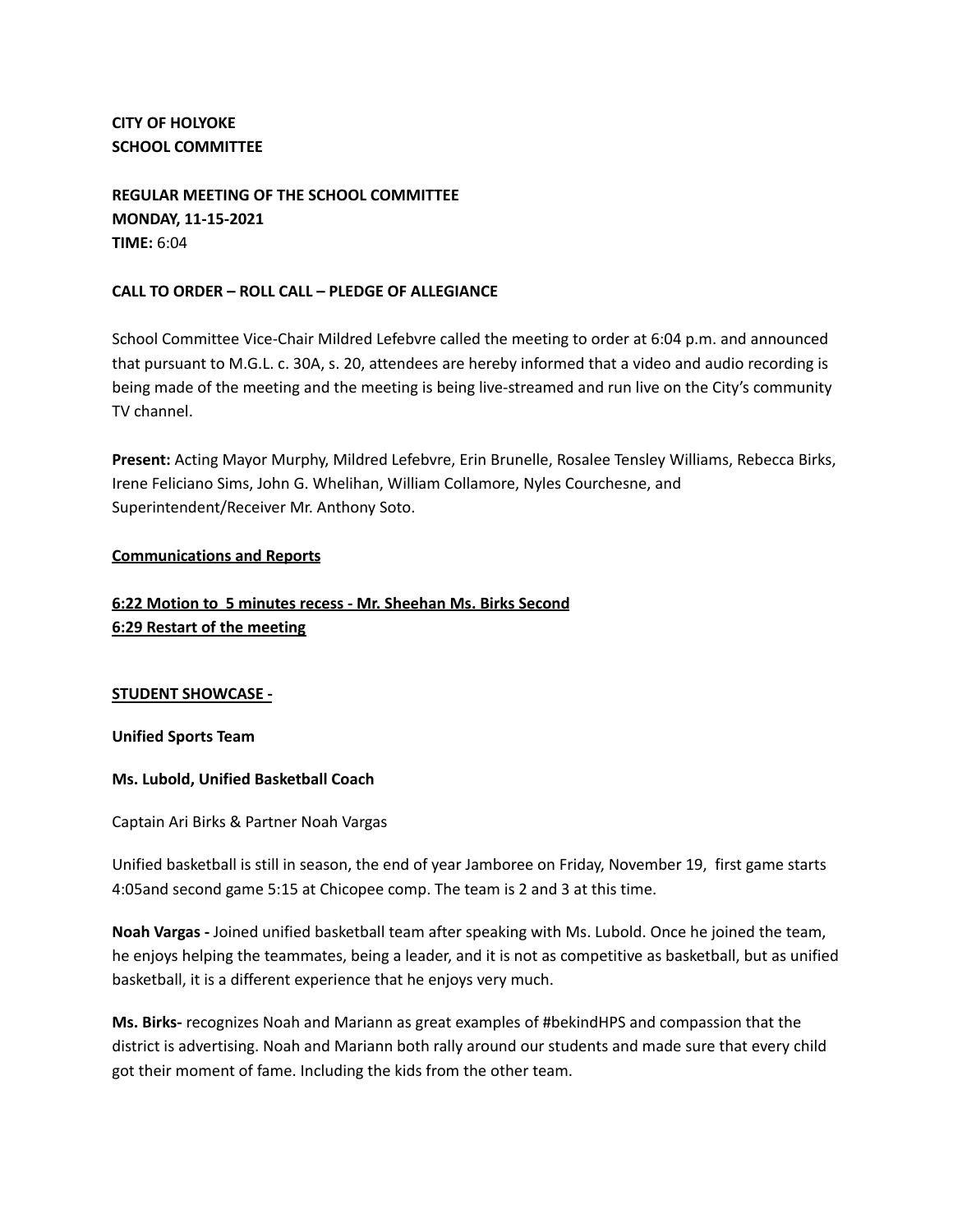#### **M.A.S.S certificate presentation - Jacqueline Jourdain**

- a. **Lori McKenna -**Shout out to Ms. Lubold recognizing great things and making students feel part of the team. Jackie is an amazing student, part of student government, student advisory council, teaching assistant, dual enrollment classes. She is a leader in the classroom.
- b. **Jackie Jourdain-** Thanks to Mckenna and Mahoney and all her teachers for their recognition for this award. After graduation going to a 4-year college, med school to be a primary care physician or psychiatrist.

## **PUBLIC COMMENT (via the remote link above) - No Public Comment**

#### **COMMUNICATIONS & REPORTS**

#### **Student Reports**

- HHS-North Samantha Brennan
	- Junior at HHS North elections for student govt for freshman class of 2025
	- Student government is running school spirit
	- Student advisory council with McKenna, and Mr. Maldonado
	- Student Cabinet with Mr. Soto
	- Madgrigals concert with Mr. Todd
	- Harold Newspaper Interviews
		- a. Mr. Garcia prior to his election
		- b. Mr. Soto
- HHS-Dean Shyanne Hall- Not present

## **Presentations**

- **○ Ghost Boys Presentation**
	- Partnership and UNH in regard to ghost boys. Grade 7 is reading a book called Ghost boys as part of our equity response, and response to our panorama results.
	- Sue Hucul- Holyoke HPD will be facilitating the discussion with our students at Metcalf, Stem, McMahon. We want students to feel safe in sharing their stories and working with the district. Universal community stories help deepen our understanding of ourselves while participating with complex reasoning. The goal is to help students learn strategies that include complex reasoning, compile and cite textual evidence, support of position as a result of this text. This is going to give our students an opportunity to use this book as a guide to explore complex issues of income and inequality, historical injustices, systemic racism, and bias. The goal is to inspire students to experience how these stories can be powerful and connect with themselves in the world. Families can opt-out of this program.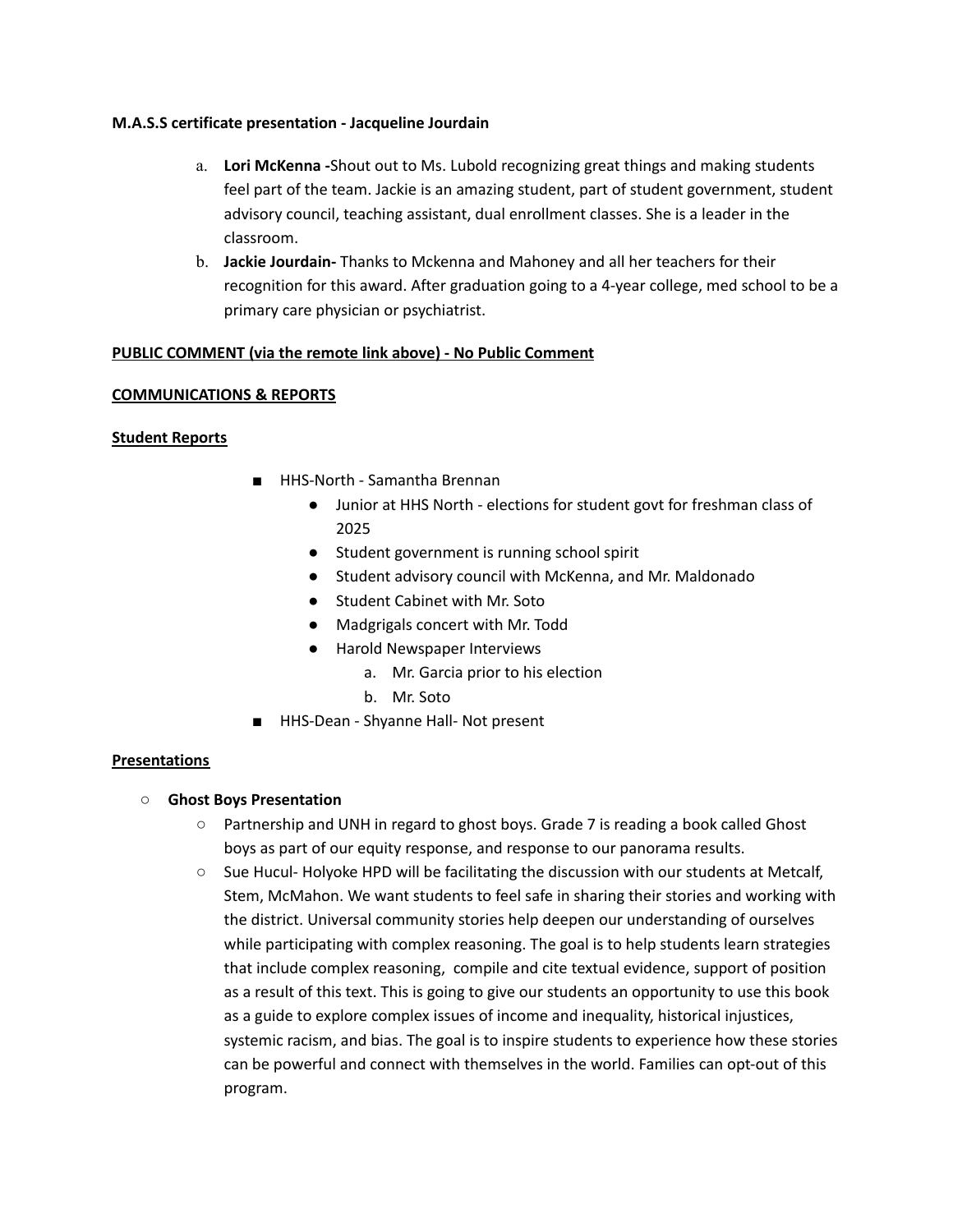**■ The committee would like to invite Ms. Hucul back for an update and follow-up at a later meeting.**

## **Holyoke Ethnic Studies Presentation**-

**Joel Arce,** Resident of Holyoke, PHD candidate at Umass - Member of the Holyoke Ethnic Studies Community Advisory Board

**Zaielle, Graduate from HHS 2020,** A poem- A world without racism. (**Page 9 of presentation).**

# **Nick Cream, US History at Dean grade 10,**

Background of the program and structure of the Ethnic Studies (ES) program. ES Services close to 1000 HPS students in 7-12. Pushing students in the real-world context, ES takes place through ELA and Social Studies classrooms. ES has a heavy focus on multi-literacy development, analytical skill-building, and community knowledge. Young people of color and young people from low-income families have historically been denied an education that embraces them for who they are and this program embraces them for who they are, and the different types of knowledge that they bring to the classroom. Helps students build academic and social skills that apply to the real world context and 21st century work and Community settings.

Educational scholars and policymakers have looked or ethnic studies as a way to address these inequities and injustices and is grounded in the 5 C's **(Slide 10 of presentation)**

**Expansion of the ES program.** In SY 2013-2014 middle school teachers began to pilot ethnic studies units and curriculum in eighth-grade classrooms. SY 2016-2017 ES was offered to grade 9 and more expansive offerings for grade 8, with guidance from the program director. ES program was built into the High School Redesign plan, and Community and Global Studies pathway. Standard aligned coursework the developed relationships with community partners and incorporates local history. Has offered a range of programming opportunities for teachers and students which include dual enrollment for juniors and seniors at Westfield State, HCC, and UMASS.

# **Danielle Hayes, Dept Head ES,**

Explains student work provided by students in ethnic studies, ( Slide 11 of Slidedeck) Ms. Hayes explains ES students learn and demonstrate their knowledge in a variety of ways. Students who create murals are writing poetry or evidence-based essays. Develop those traditional academic skills on annotating a text, evidence-based writing, and develop their voice and capacity to advocate for themselves.

**Joel Arce-** Since June staff partners have voiced their concerns and wanted to go through the commitments and promises made by the district. At the June 21st meeting - The district provided an update on the restructuring if the Dept head/ Director position. The district said it would be revisited, and would not have the same teaching load as other Dept. Heads. Since the decision to eliminate the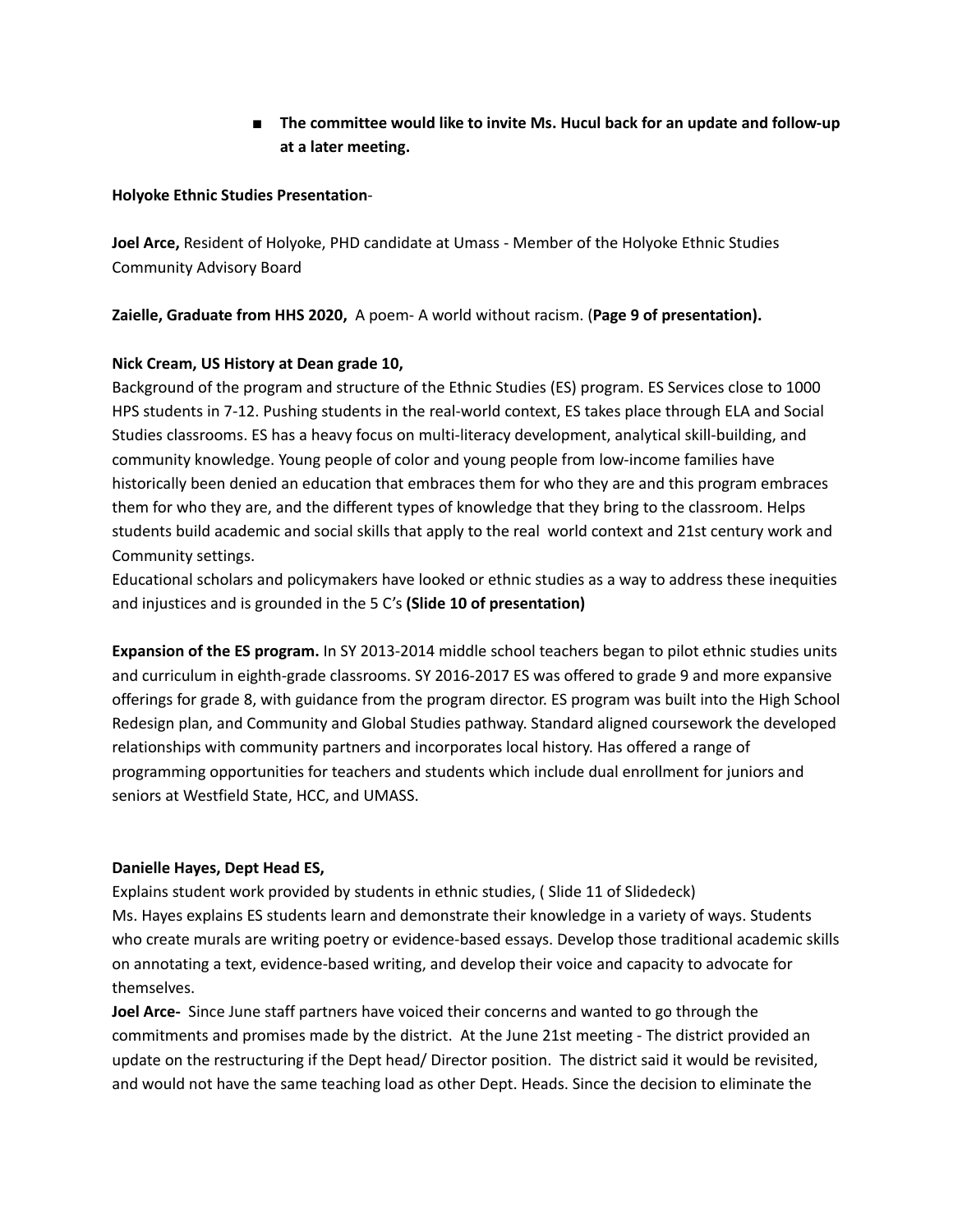director position, other staff would take over some responsibilities, reassess if not working, and provide updates.

Discussed what has been lost as a result of the director position ow being a department head position.

- No Ethnic Studies Dual Enrollment Classes
- Less Individualized Coaching for Teachers
- Less Community-Based Student Learning
- Lost Ethnic Studies-specific PD time for Ethnic Studies Teachers
- Lost Communication/Follow-up University Partnerships

Over the summer HPS staff, and partners applied for the Nellie Mae Grant Proposal, to alleviate the financial burden of the district having to pay for the full-time director position. Mr. Arce claims the district contacted Nellie Mae stating that they are changing the scope of the proposal and not making it specific to the ES program, which could cause the loss of \$500, 000.

## **Sade Bonilla, Professor from UMASS**

Research which was conducted in San Francisco is similar to the Holyoke Program has shown that:

- Students in a year long ninth grade ethnic studies course in San Francisco had outsized gains in attendance credits earned for graduation over children not in ethnic studies.
- Promotes student critical awareness of social issues and encourages civic engagement and Community responsive social justice
- Students past six more classes in high school they had better grades in math science and English so, not just in ethnic studies courses.
- More than 90% of them graduated from high school in five years versus 75% of their peers, who are not encouraged enrolling ethnic studies.
- Students enrolled in college at a higher rate

# **Critical Factors:**

- Effective interventions
- Appropriate teacher training
- Board of education was highly supportive of the ethnic studies pilot, and also supported administrative support for launching the course which included teacher planning support from experienced educators at a local university.

In order to sustain the course provide the ongoing necessary teacher professional development.

Ms. Bonilla expresses her fears around the change in position is that there will be an absence of support for teachers and rolling out a new curriculum.

# **Christcyra Sok** - Testimony Attached.

**Raul Gutiérrez-** Testimony Attached.

## **Pre-Recorded Parent and student testimonials will be sent to the committee.**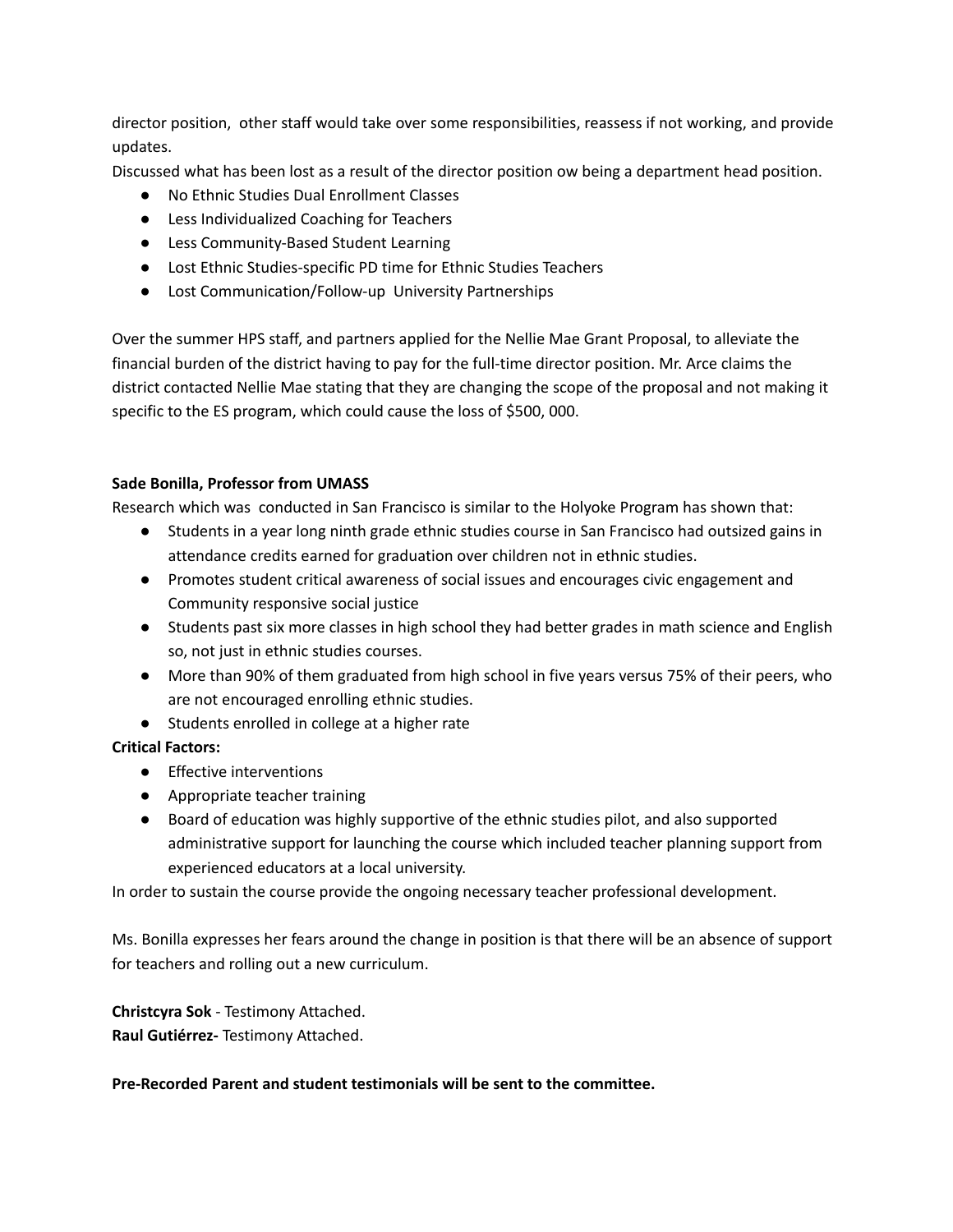**Joel Arce- Parent and student testimonials will be shared within a week, and extended an invitation to Mrs. Birks and Superintendent Soto to the cab meeting taking place on Nov. 18.**

## **Superintendent Soto-**

Is in support of the program. The concerns just came to his attention a week ago. Since that meeting, he has worked with district leaders in order to support those teams.

In response to:

- The lack of teacher support There are expert teachers and instructional coaches in all of our buildings. Staff can also connect with the academic team or Val Annear as the point of contact.
- The workload for the Dept Head- The district reduced the teacher load from 7 classes to 4 classes with 1 being a prep.
- Dual Enrollment Opportunities on HOLD- Met with Paul Rodriguez, ES CAB Member, is not accurate, all programs are running and do exist and is a collaborative team effort from the advanced learning team at the High School.
- Concerns of Programming- Superintendent Soto, will be holding monthly meetings with Ms. Altshuler, and Ms. Annear meets with Ms. Hayes regularly to continue to address concerns
- Nellie Mae Grant- Palante handed our team a grant within one day of when it was to in regard to strengthen the Palante, ES, and expanded the ES director position. The grant outlined key partners in the grant as HPS district leadership, and no conversation took place. The grant did not follow the process and Superintendent Soto still gave the approval and had Dr. Mahoney reach out to the organization for more time to discuss the potential. That outreach caused the grantee to see there was no alignment with the district and the programming and offered HPS to apply for other grant opportunities. The process for any competitive grant above \$25000 must be submitted 30 days prior to the deadline, and has to be approved by the cabinet.
- Student Cabinet Has been recreated with all students in HS and Middle school and includes students in ethnic studies.
- Teacher Professional Development- ELA teachers were pulled based on data. In January ELA ES teachers will be in attendance for the PD.

This is a program of the HPS and we want to ensure the program is supported, and strongly urges those who want the program to be successful and work with the superintendent and his team to grow and improve this program. Members of HPS admin and SC have tried to be a part of the CAB meetings adn have received resistance.

**Mr. Whelihan -** Thanks to Ms. Birks for reaching out to the program and working with Mr. Soto. And recommends the program needs a reboot and reconnect after the recent disconnect. The program is important and promotes critical thinking in the school system and our country.

**Mrs. Birks-** Has tried to join to CAB Meeting. Was told in an email would think about whether they would think about allowing her to join the meeting. We do not know who is communicating via the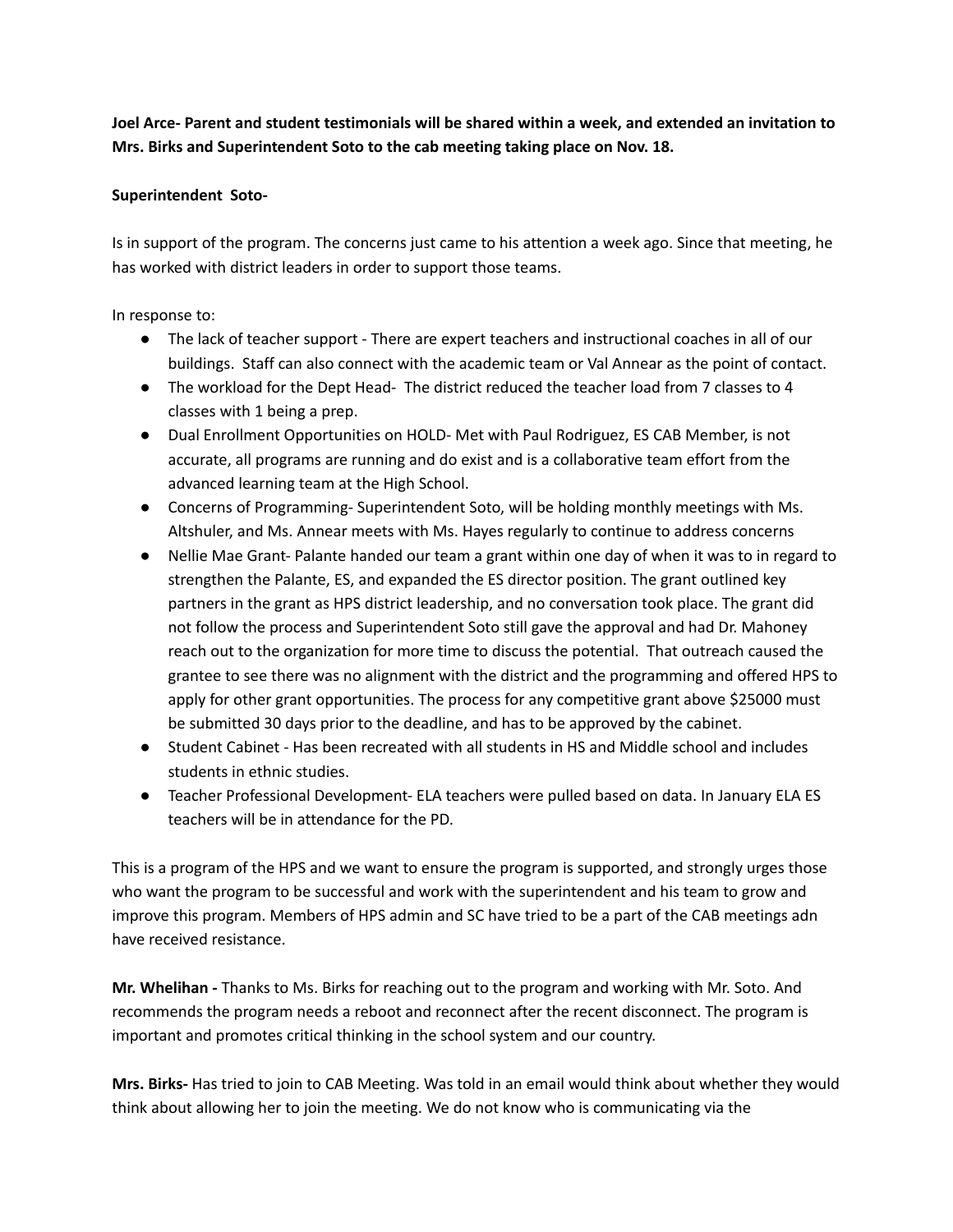Holyokeethnicstudies email. And it seems like ES CAB is closing down the communication and we need to work collaboratively to continue this happening.

**MS. Lefebvre-** The person who is responsible for responding to emails is Dana A, instead of signing Holyoke Ethnic Studies.

**Mr. Sheehan-** History Alive clarification if it meets the Mass frameworks, which it does, the frameworks were updated in 2018. Matters of Curricula and how they are rolled out in the school and is not the role of the committee but the principal according to the uniform procurement laws with the advice of the superintendent. Ed form says we do not have that authority. The committee creates policy, and budgetary approval.

**Danielle-** Explains the inability for teachers to go above and beyond. Ms. hayes feels she is dropping the ball due to the workload, and the capacity for the program is diminishing.

**Joel Arce-** will continue to see dual enrollment opportunities as well as guest speakers to join in on the conversations in terms of album scope and sequences.

**Jose Lugo-** Testimony Attached.

**Ms. Lefebvre**- Questions the creator of the ES CAB and how members are selected.

**Ms. Hayes-** explains there is no formal process or application for being a part of the ES CAB. If you join you have to join for a year and as people are in collaboration with our Community.

# **Superintendent / Receiver Reports**

- **● Dual Language Task Force**
	- **○ Established in Feb of 21- Goal: Develop long-range strategic plan to develop, strengthen and expand Holyoke's Dual Language program. Middle school expansion, and program dual Language**
	- **○ Timeline - Research, Feb-Dec 21, Analyze, Oct 21- Feb 22, Feedback Jan-March 22, Recommendations Spring 22 to present and engage with families.**

**○**

**Mr. Whelihan -** Wise to look forward to past the middle school and expanding it is wise to get ahead of the curve.

**Courchesne -** JR High in mass there is a certification students can receive, is it going to be incorporated in this plan. Lower level certification

**Val-** Assessment is taken at the HS level.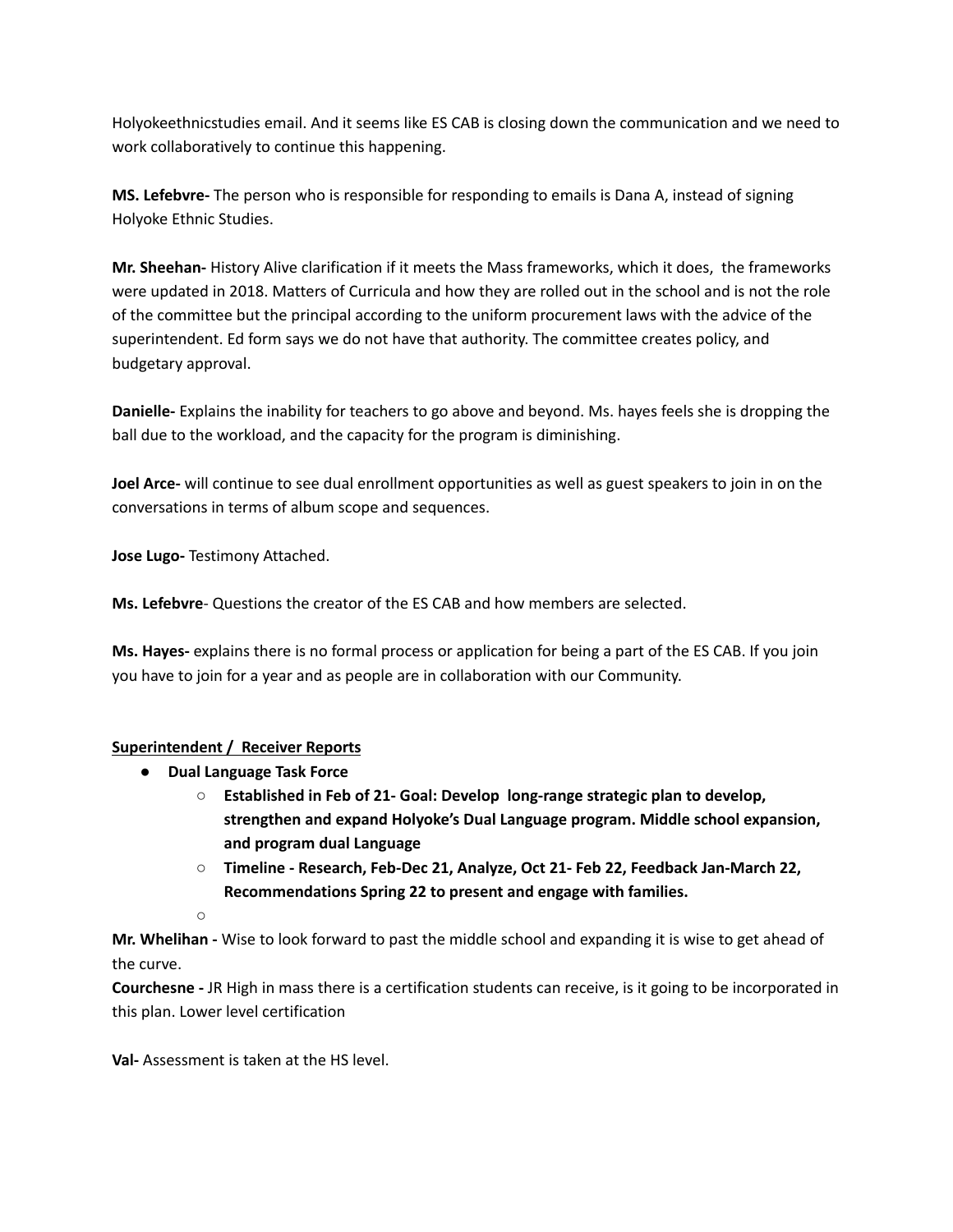**Sheehan-** no stand-alone middle school program in the New England region, was that negative? Legal concerns around having a sole dual language school

**Val-** In this area there are no stand-alone middle schools that are solely dual language. We are digging further, but in communication with Framingham with a 25 programming, they have the enrollment to make the middle dual school, they choose not to because there is a lot of inequitable access to the curriculum.

Whatever model we choose, with the most robust middle school experience and how dual language is incorporated in that while creating bi-literate students to increase the number of students receiving the Seal of Biliteracy. More information to come following the analysis.

# **Covid-19 Update**

- **● COVID classroom closure due to 2 clusters at Donahue School, consultation with DESE and the BOH for approval to close.**
- **● COVID-19 Vaccine Clinic with Holyoke Health Center for Students ages 5+ and their families**
- **● Date: TBD potentially Dec 9th.**
- **● Metrics (NOTE: Information is current as of 11/10/21)**
	- **○ Days of School: 54**
	- **○ Total cases since the start of school: 287 students and staff**
	- **○ Number of cases resulting in possible transmission to another HPS student/staff: 34 (31 students and 3 staff)**
	- **○ Total cases past 2 weeks, 10/27-11/10, (32): 6 staff and 26 students**
	- **○ Vaccination rates : (See Slide 33 of Slide desk)**

**Mr. Whelihan -** Clarification of the classroom closure procedure.

**Soto-** Anne Marie Stoncik DESE, we worked with the emergency response team, the BOH, and the nursing team. Time on learning remotly will count for student hours.

**Sheehan-** Expresses concern around the timing of the vaccine clinics for 5-11 happening in December and then children receiving their second shot right before Christmas break. Explains other communities are leading the state with the most amount of Vaccinations. What are the steps that we are trying to do, to get students Vax?

**Mr. Soto-** Is working with HR Cheif for Incentive package for Vaccination, and test and stay opportunity. Families are signing up when their child presents as a close contact. The team is still ironing out logistics for the clinic and is currently working with HHC and BOH on privding this opportunity.

**Birks-** Suggest we consider partnering with B&G or YMCA which will be available for families who are picking up their child(ren).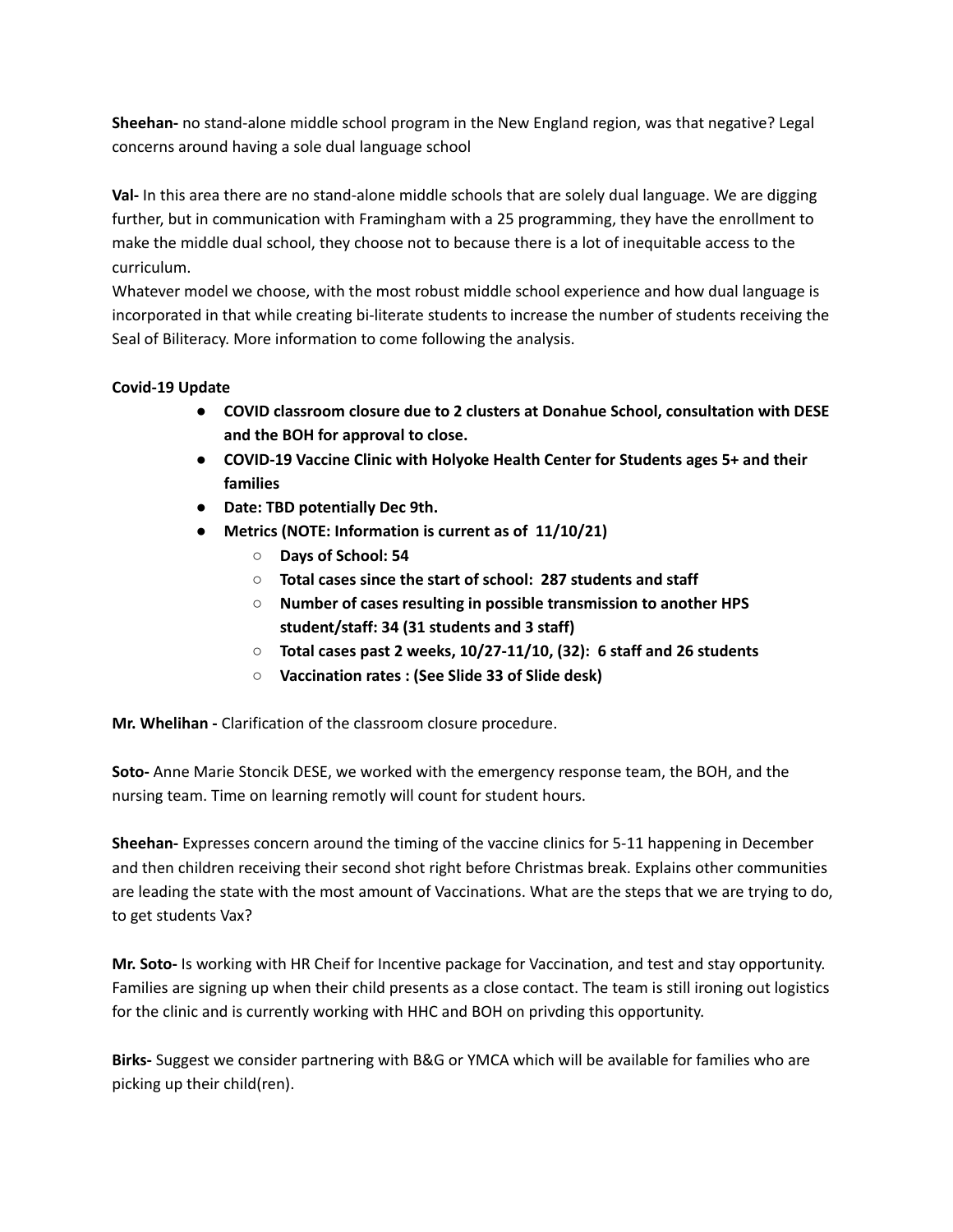**Marianne-** HHC wants to be able to provide and committed to putting on a clinic and have the students get vax with their pediatrician. Info was shared on the Holyoke website and the HPS update to push out to inform families.

**Sheehan-** Over the summer calls were received about vaccination clinic, we can promote out and share the information with vax clinic info and link to Mass vaccination website and registration.

**Lefebvre-** Kelly community dinner for participation for families to give information or sign up for te

**Birks-** HHC is not the only provider in the community and should reach out to other providers

**Feliciano sims-** shoot out the info to the city council and committee to share on social to support with getting the word out.

## **BEHAVIOR UPDATE**

**Superintendent Soto** This year has been an incredibly difficult year for many of our students and staff. Staff and students have reported an increased amount of behavior issues. Most of these concerns have been brought up at the Middle School and High School levels. Students are struggling to adjust to in person learning and socializing in school with their peers after not being in person fully for over 18 months.

Things we had already started this year:

- We have increased counseling positions supports this current year and made sure that every school has an adjustment counselor
- We have implemented a new curriculum called TRAILS that each school is required to deliver. Schools have been given autonomy on how to deliver this curriculum and our Director of SEL is in the process of tracking the progress of each schools implementation
- Every K-8 school has either PBIS or some student incentive program to promote productive and positive social behavior
- We have 2 Behavior Support Specialists supporting our schools and they have done up to 60 observations and consults providing feedback to school behavior support teams to strengthen their support
- We have the BRYT program at Peck, Sullivan, Lawrence, HHS North Campus, and Kelly.
- For staff we have an Employee Assistance Program that they can take advantage of

## **Additional supports added since the start of the school year**

- At HHS North Campus we have added an additional Assistant Principal, Adjustment Counselor, and Student Support Coordinator. The assistant principal helps to backfill the administrative position previously held by Dr. Mahoney.
- There were 4 district wide behavior support paras that had been vacant all year and we have deployed these positions to schools instead of using a Districtwide support model. This means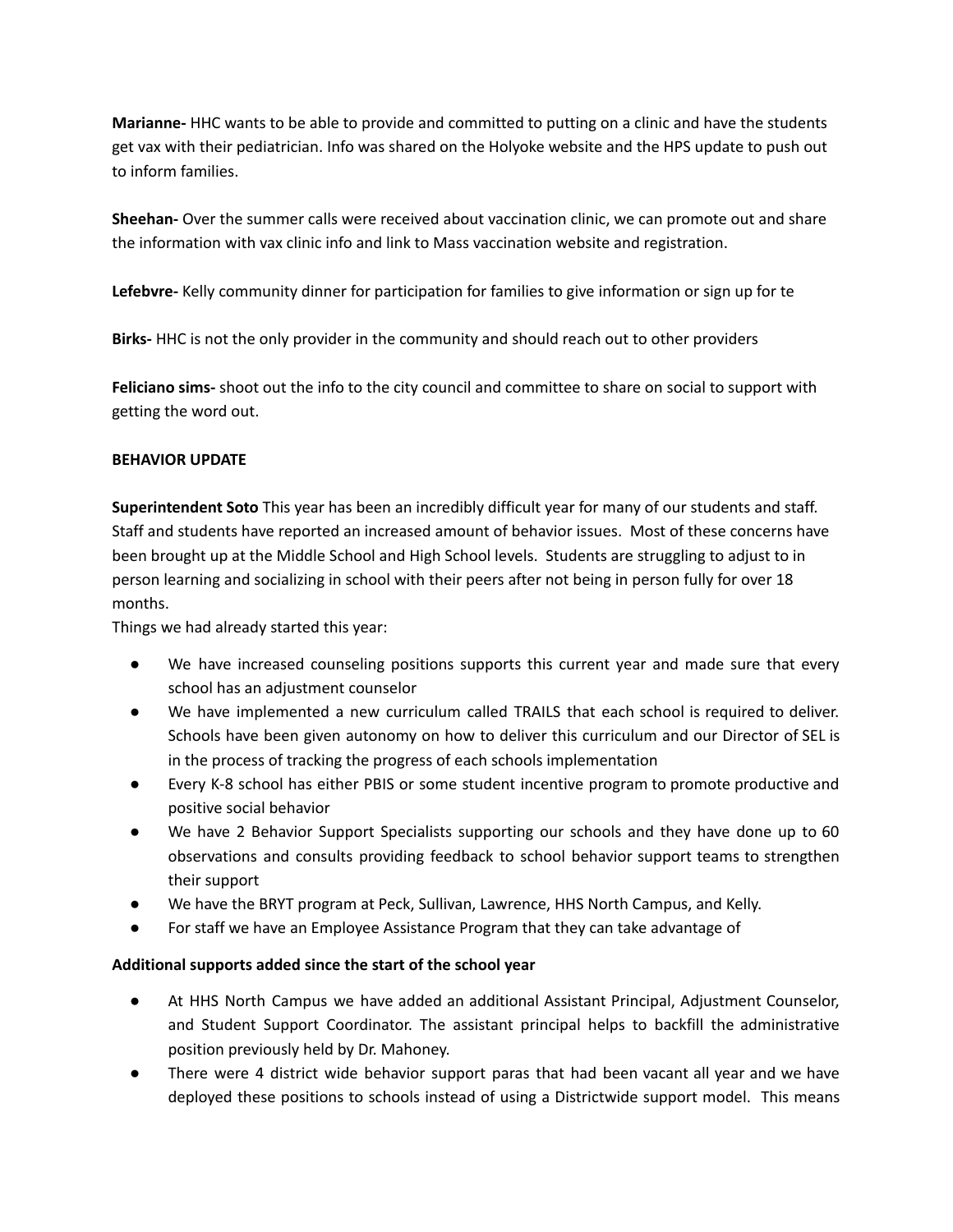that McMahon, Sullivan, STEM, and HHS North all received an additional behavior support para position

- All behavior support para's across the District are receiving a stipend of \$4,000
- Our Director of SEL will be creating a clear picture of what Tier 1, Tier 2, and Tier 3 supports exist at every school so that the community and families can easily understand what our SEL and behavior support efforts are by school.
- We have asked all parents and teachers to review the student handbook so that students understand basic expectations and potential consequences for violating them
- I have asked the Teacher Advisory Group to survey their peers on SEL and behavior supports that exist in their school communities. We asked them to specify what are we doing that we should continue to build on? What are we doing that we should stop doing? What are we not doing that we need to start doing?
- HPS "Pathway to Kindness" challenge is something we are working on this month to promote kindness and respect. Nominations can be submitted on social media using the handle #BeKindHPS
- Wellness package
	- Wellness weekend day off on 11/12
	- Half day on 12/10
	- Wednesday before Thanksgiving off for 12 month staff
	- \$125 and \$50 stipend for all
	- All principals asked to give half of the school based PD time back to teachers so that they can use that time for planning and collaboration

This issue around behavioral and SEL supports has emerged as one of the most important things that HPS needs to solve after listening to many of our Entry Plan stakeholder comments. We have some things in place but need to strengthen them everywhere so that teachers spend less time on this and have more time to elevate instruction for students.

Also, Providing open gym opportunities for the community.

**Ms. Tensley William-** has a recommendation for support for the Open Gym

Birks- is there a way we can do this, without CYO, and keeping that partnership - and has concerns about the people that used to do it are not going to be able to do it when they have done alot for our families and be mindful with our new plan and respect past partnerships.

**Clarification from Soto-** We have to work with the schedule to include CYO partnerships and not shut them out but will be renting out the gyms to support not only kids that sign up for that league, but others too. Not renting out to other requests but we are working with HSNI & CYO. Just Holyoke Organizations. Superintendent wants to bring back a place for students to come and play. We have not received a request from parks and rec for use. We are not wavering on multiple days, but 1 day, in the flats, south Holyoke, Lawrence, Tokeneke, and Jarvis since it does not exist.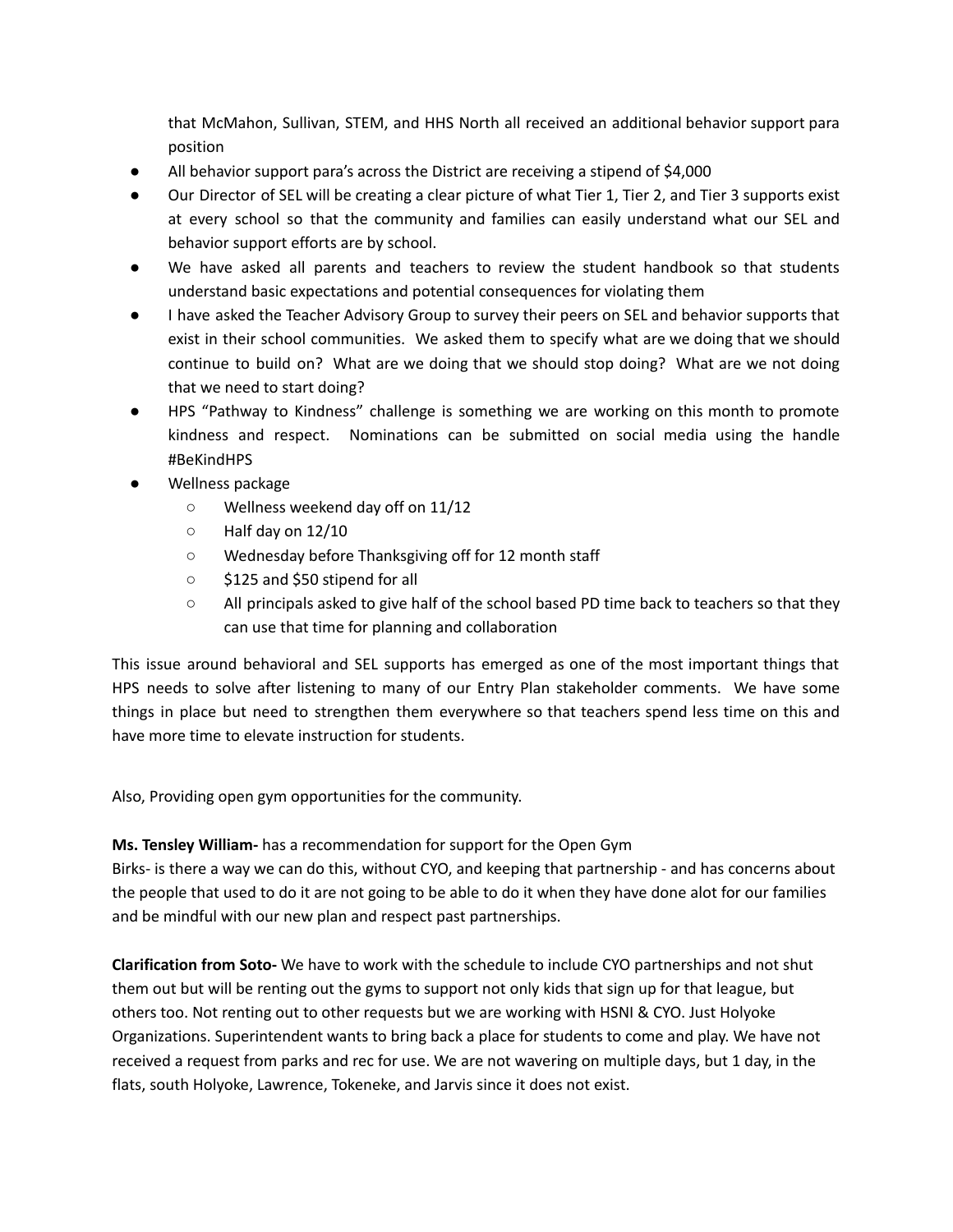**Whelihan-** Student behavior is happening nation wide, COVID is affecting people in a negative way. Happy about the stipend for counselors, that is going to assist over the 4 years.

# **On-Going Business:**

# **Dean Property Transfer**

**Mr. Whelihan-** Spoke with the engineer to have them join but he could not. The issue was on the agenda for the 30 November meeting with the Joint committee meeting. Hopes are to get it vetted and have the engineer there to give insight and update the new mayor.

## **Motion to move this matter to the joint sc/ cc - second Ms. tensley Williams**

# **Discussion:**

**Mr. Sheehan-** is there a educational need for the Public Schools for area A, B, C **as shown on slide 38 of the Slide Deck**.

**Mr. Whelihan-** At the last meeting some committee members had concerns about the development and the pros and cons, which was tabled that night, until more information was provided by the engineer.

**Mr. Sheehan-** Suggests we have the engineer come to the meeting, to make a decision.

## **Ms. Tensley Willliams makes a recommendation that we vote tonight.**

## **Motion to withdraw the motion**

Second from Ms. Feliciano Sims

No motion - All in favor

## **Motion**

**Motion** for sc to vote on the dean property transfer- The Holyoke school committee in its authority transfer to the city of Holyoke the property as shown in the exhibit that we have deemed that this property serves no need for the Holyoke Public schools. Reference exhibit a attached.

**Second- Ms. Feliciano Sims**

## **Motion passes unanimously**

**Rollcall**